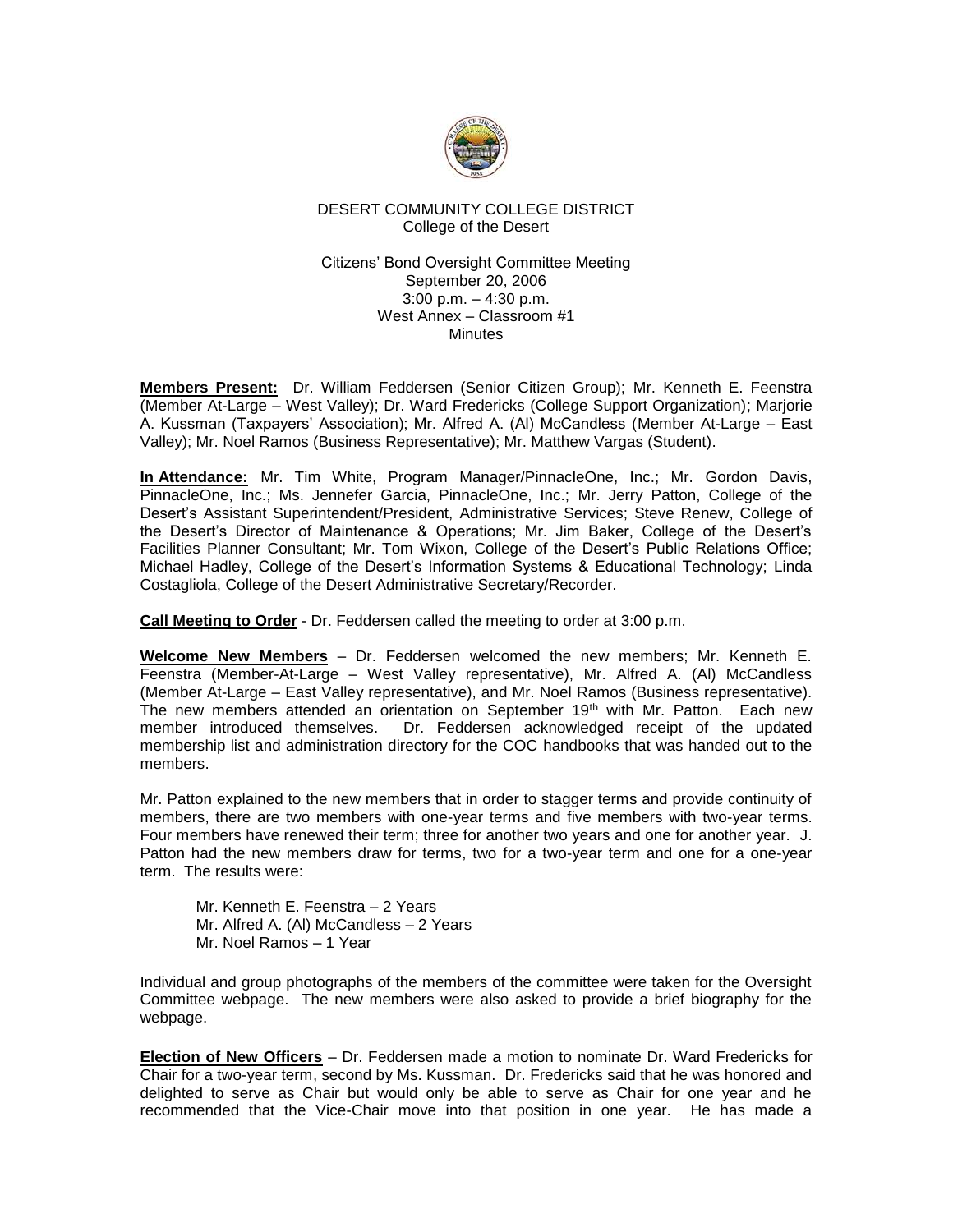commitment to serve on another committee in one year. All approved Dr. Ward Fredericks serving as Chair for one year. No opposed.

Dr. Fredericks made a motion to nominate Ms. Marjorie Kussman for Vice-Chair for a two-year term, second by Dr. Feddersen. All approved. No opposed.

Dr. Fredericks mentioned that he is grateful to Dr. Feddersen for his service as Chair for the past two years. Dr. Fredericks discussed the organization and format of the committee and encouraged the members to ask questions. The committee is required to honor the bond language. The role of the Committee is oversight…. We are not to be project managers. There is a great deal of wisdom and experience on the Committee, and the College and Project people have taken questions in the past and made improvements in reporting and management.

**Approval of Minutes from March 15, 2006 and June 21, 2006 Meetings** – Motion to approve minutes as presented by Dr. Ward Fredericks, second by Ms. Kussman. All approved.

**Comments from the Public** – No public attendees present.

### **Phase I Projects Update**

T. White reviewed the following items listed below:

- 1. Measure B Citizens' Objectives
	- a. New Construction
	- b. Building Repurposing
	- c. Additional Campuses
- 2. Series A August 2004 early stages including planning with the cities.
	- a. Infrastructure Installation and Repair In Process
	- b. Building Classroom Renovation In Program
	- c. Temporary Classrooms and Office Space In Progress
	- d. Parking Lot Design and Construction In Progress
	- e. Site Development Main Campus
	- f. New Building Construction
	- g. Planning and Design East Valley Campus Phase I
	- h. Voice Over IP Communication Complete
	- i. Contingency/Reserve
	- j. Project Performance Measures
- 3. Current Program Status These projects are campus wide/global issues.
	- a. Quickstart Projects These projects represent a small scale within the whole Measure B Bond projects but there is a need for immediate attention due to maintenance problems and/or health safety issues and/or property damage.
		- i. Liberal Arts/Culinary Kitchen Complete
		- ii. Stadium Locker Room Seismic Evaluation Complete
		- iii. Diesel Mechanic Building The repairs to the roof are complete.
		- iv. Sidewalk Repairs Complete
		- v. Carol Meier Hall Complete
		- vi. Gymnasium, Separation Wall (postponed) Stage Area and Court Area; interfering with education (cannot conduct classes).
		- vii. Soccer Field Upgrades & Softball Field (within scope) Relocated the soccer field to the northwest area of the campus and will build a new softball field.
		- viii. Resurfacing Parking Lot at Velma Dawson Complete
		- ix. Athletics/Scoreboard/Title 9 Complete & Ongoing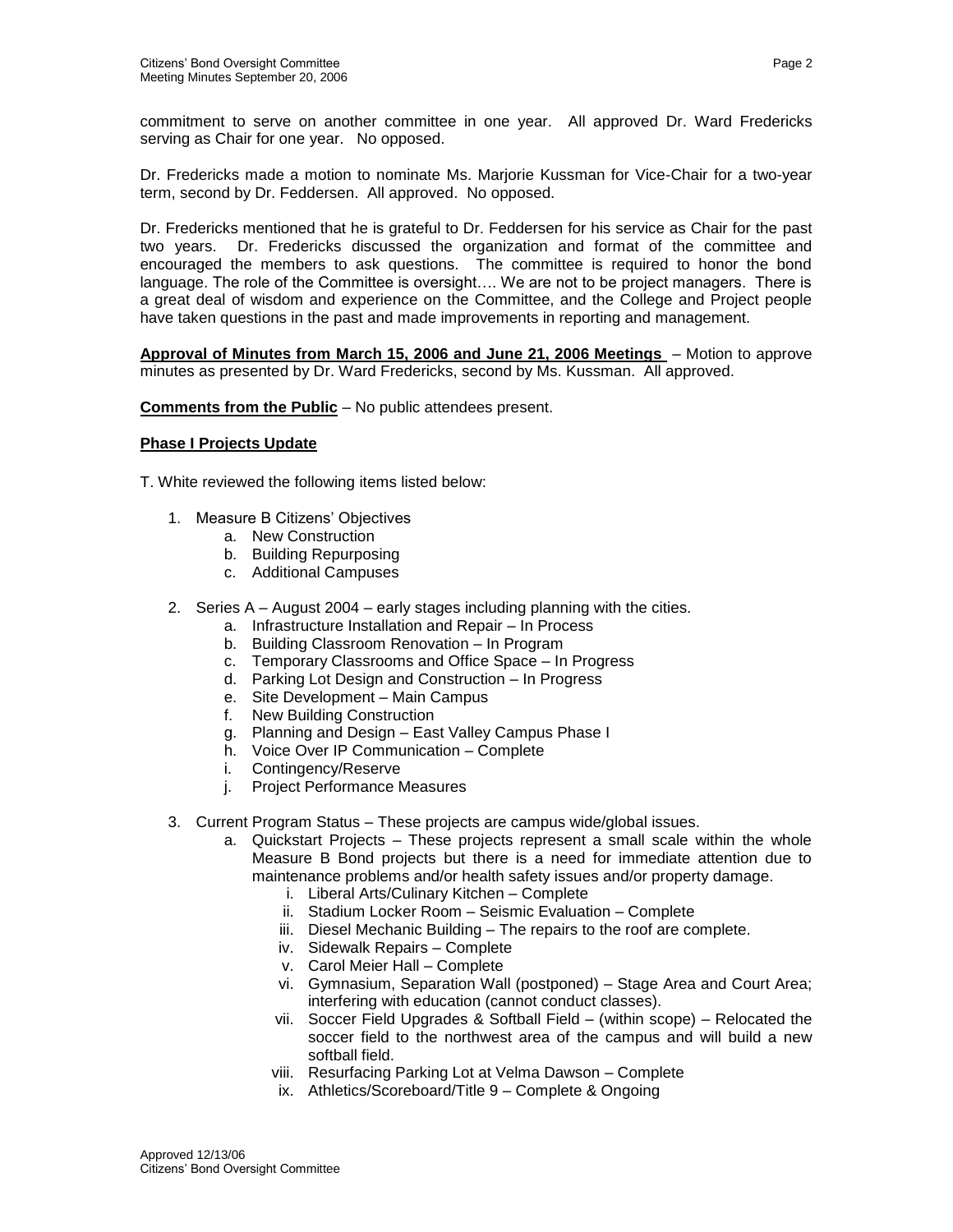- 4. Continuing Program Elements (Milestones & Projections)
	- a. Infrastructure Planning Completed
	- b. ADA Assessment Completed
	- c. CEQA EIR Documentation Completed
	- d. Seismic Evaluation of existing Structures Completed
	- e. Development of Future Campuses EVC Land Nearing Final Terms
- 5. Small Projects
	- a. Monterey Avenue Improvements The fence should be up and the landscape should be completed by the end of this month. Other entrances into the College will not have a fence like the one on Monterey Avenue. The fence was added to discourage patronages to stop on Monterey Avenue during the Alumni Street Fair on the weekends. This project was a safety issue.

The fence is a solid element, masonry, and metal with open spaces, height is low and connects with the City of Palm Desert's wall located on Magnesia Falls and runs along Monterey Avenue down south to Fred Waring. There is visibility of the campus from Monterey Avenue and the canopies from the Street Fair. The college engaged with a landscape architect to provide a landscape plan. A landscape committee was formed and they spent approximately six months on this project. They incorporated old/new landscaping at COD, street signage, energy efficiency, and landscape standards within the City of Palm Desert, lighting, desert plants and trees in their planning. The committee traveled to difference sites off campus to view landscaping in the City of Palm Desert. The City of Palm Desert is happy with the new landscaping. The college wanted to arrange the landscape in order to view the campus and obscure the vision of the street fair. The Monterey entrance into the college will be landscaped after the two new buildings near Monterey Avenue are complete.

- b. Nursing Grant Modular Modulars were placed on the north side of the campus to accommodate the new nursing grant. There will be classrooms and a meeting room. This project is funded by a grant from the State.
- c. South Central Annex A small village (temporary) of modular trailers have been installed just north of the McCallum Theatre. This will house faculty and students until the existing buildings are remodeled. The Business Building is the first building to be remodeled.
- d. Scene Shop Site and Scope Revisions. This project will start in the spring 2007. We needed to expand maintenance and operations facility. This will serve as an interim facility for maintenance and operations located north of the campus by Magnesia Falls. This will not be designed for the art program at this time. This project is not funded by Bond monies.

The committee members would like PinnacleOne to add, "(not a bond project)" on reports to projects that are not funded out of the bond monies.

- 6. New Buildings (Major Projects)
	- a. Nursing Complex Construction Documents is 100% complete. Submit to Division of the State Architect soon for review. From there it will take approximately four to six months for approval. Building construction should start the 2<sup>nd</sup> quarter next year.
	- b. Public Safety Academy (Phase 1) Construction Documents is 100% complete. Submit to Division of the State Architect soon for review. From there it will take approximately four to six months for approval.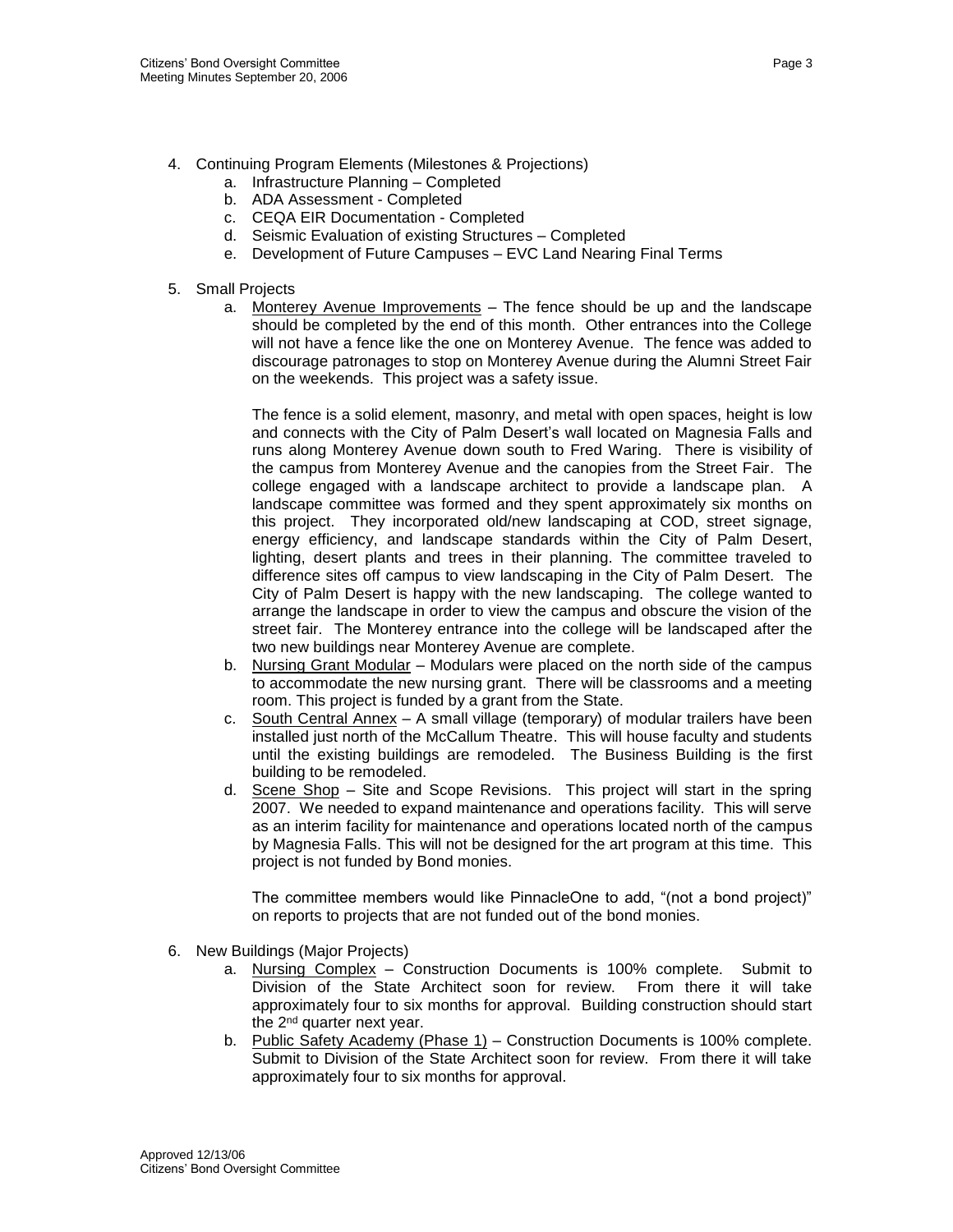- c. Alumni Center (small project) Construction Documents is 100% complete. Submit to Division of the State Architect soon for review. Building breakdown is the  $4<sup>th</sup>$  quarter next year or  $1<sup>st</sup>$  quarter the following year. This project has been delayed for approximately six months due to the placement of eight coolant towers for the Central Plant. The Central Plant will be located in an open area near Walter N. Marks Art Gallery and the new Alumni Building. Access to the site is inconvenient with the location of the Alumni Building. Instead of tearing down any walls at the new Alumni site, it has been decided to build out the Central Plant first then start on the Alumni Building.
- d. Student Services Center (formally named Campus Center and Learning Commons) – Design Development is 75% complete. Building name has changed to Student Services Center from Campus Center. This project is moving slowly. This is a complex building with multiple programs. Building construction should start the 4th quarter next year.
- e. Classroom Building Schematics is 75% complete. The name of this building has been changed to Classroom Building (formerly Multi-Purpose Classroom and Classroom IT Building).
- f. Central Plant Construction Documents is 25% complete. This is a critical item now. These are thermal energy storage tanks that will burn ice during the day and make ice at night. This is the college's cooler and heat.
- 7. Continuing Program Elements (Milestones and Projections)
	- a. Campus Wide Utilities and Services
		- i. Milestone Master Infrastructure Plan completed
		- ii. Projection Final Design to be completed by 11/1/06
	- b. ADA Assessment correcting all ADA deficiencies throughout the campus
		- i. Milestone
			- 1. Submittal of Initial Report completed
			- 2. Review by College including DSCS completed
			- 3. Revise and Finalize completed
	- c. Environmental
		- i. Milestone
			- 1. EIR Report
				- a. Complete Study and Initial Draft Completed
				- b. Review and Finalize Draft Completed
		- ii. Projection
			- 1. EIR Filed complete
		- iii. Milestone
			- 1. Seismic Surveys complete (included with all new buildings)
	- d. Master Planning
		- i. Milestone
			- 1. Campus Standards Handbook complete Ms. Costagliola will send the committee members a CD of the handbook via U.S. mail.
			- 2. Landscape Master Plan complete
- 8. New Building Design Teams
	- a. Nursing Complex HMC Architects
		- i. Current preliminary cost estimate: \$7,290,337
	- b. Student Services Center WWCOT Architects
		- i. Current preliminary cost estimate: \$18,044,857
	- c. Public Safety Academy (Phase 1) HMC Architects
		- i. Current preliminary cost estimate: \$20,143,759
	- d. Classroom Building Steinberg Architects
		- i. Current preliminary cost estimate: \$16,408,756
	- e. Alumni Center Holt Architects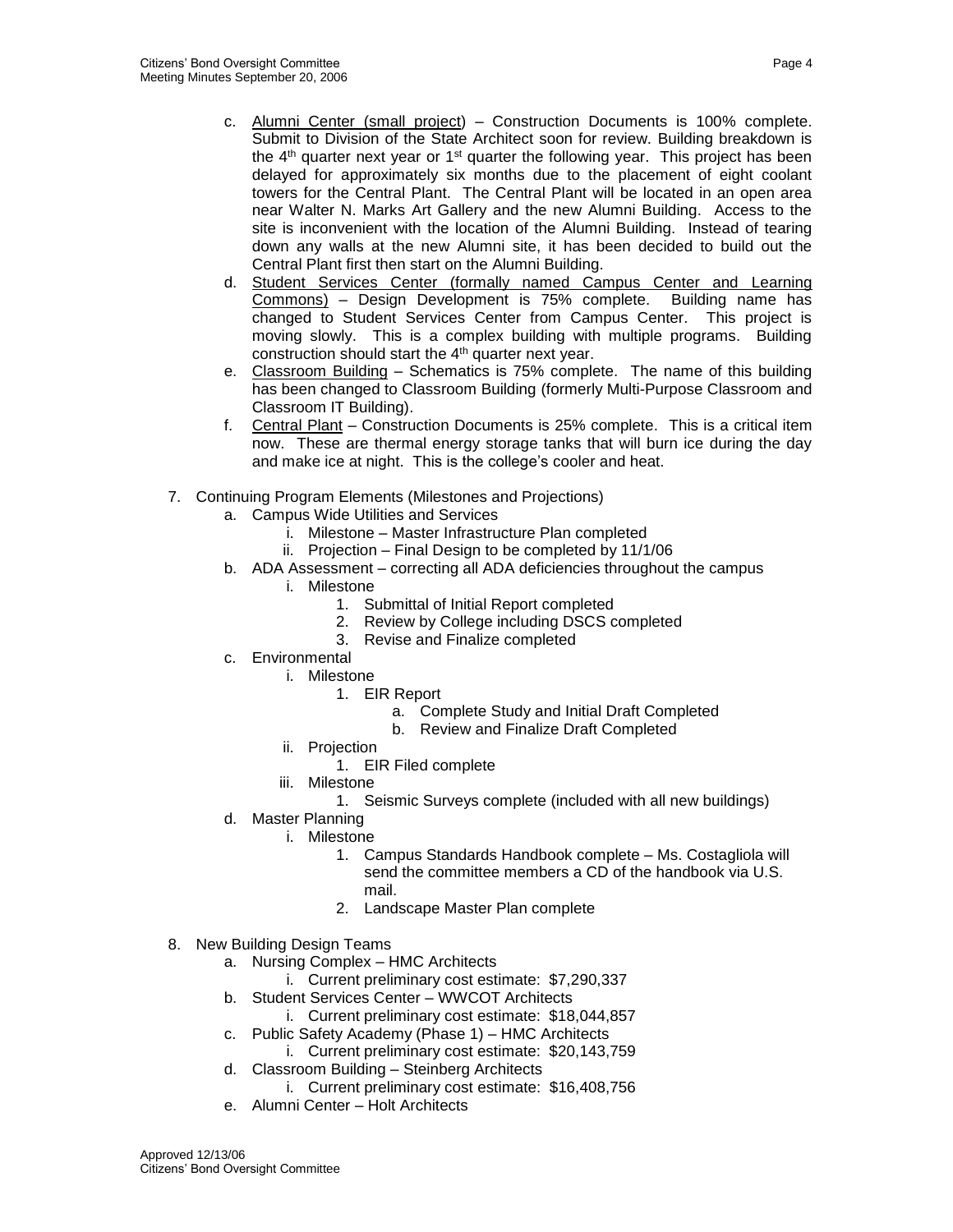- i. Current preliminary cost estimate: \$2,469,285
- f. New Gymnasium/Fitness Center To be determined
	- i. Current preliminary cost estimate: \$18,754,702. N. Ramos referred to March's minutes that the committee would continue discussion regarding the costs at the next meeting. The issue here was to either spend the money on renovating the old gym or build a new one. After analyzing the renovation of the gym (structural and seismic studies and renovation needs), it was decided that a much more effective and efficient use of bond monies would be to build a new gym rather than renovate the existing gym. The bond language gives the college the ability to reallocate bond monies to help cover this cost. The additional cost for a new gym would come out of redevelopment funds. J. Patton went on to explain the redevelopment process. J. Patton showed the committee the potential location of the gym on the facilities and landscape master plan. The logical location would be where the old pools are now. The pools will be located near the San Pablo entrance which the College is working with the City of Palm Desert on that project.
- 9. Development of Future Campuses
	- a. East Valley Campus donated land is located on Avenue 62 and Buchanan.
		- i. Letter of Intent to accept donated land completed 11/16/05
		- ii. Due Diligence review of property completed by 10/01/06
		- iii. Selection of Master Planners completed 3/8/06
			- 1. HMC Architects
		- iv. Interim Housing completed by TBD

The college received a donation of 100 acres of land and infrastructure for a new East Valley Campus. The site is located in Thermal at Avenue 62 and Buchanan. There is 2000 acres that will be developed surrounding the East Valley Center as well. The developers are developing a master plan community in conjunction with Riverside County. The College due diligence has been approved by CPEC (California Postsecondary Education Commission and by the Chancellor's Office. The developer has not done his due diligence and the plan is not approved by the Riverside County yet. The construction is postponed until fall of 2008. The infrastructure is delayed too. The issue now is how much does the College want to invest in infrastructure right now? The college may incur the costs for the infrastructure and then get reimbursed from developer.

b. West Valley Campus – College of the Desert received two proposals for donated land in Palm Springs and in Desert Hot Springs. The property in Palm Springs, utilities are right next to the site (across the street) and the property in Desert Hot Springs, the utilities are farther away from the site. No final decision has been made and probably will not be made until January or February of next year.

The committee viewed the facilities and landscape master plan design. T. White showed the committee the locations of the Public Safety Academy Building, Classroom Building, Nursing Complex, Student Services Center, Gym and Fitness Center, softball field, soccer field, tennis courts and the new parking lot that was completed over the summer. The Communication and Business Center will house the Center for Training and Development department and have large meeting rooms for the community to use. Multi-Use Arts Building is later in the sequence of events.

N. Ramos asked if we were building more than what we can accommodate. J. Patton responded that we cannot build what we don't have a need for. The College reviewed the growth of each program offered, building to accommodate programs, curriculum, and faculty. The demand for certain programs change from year to year. It's hard to plan what the future will bring. N.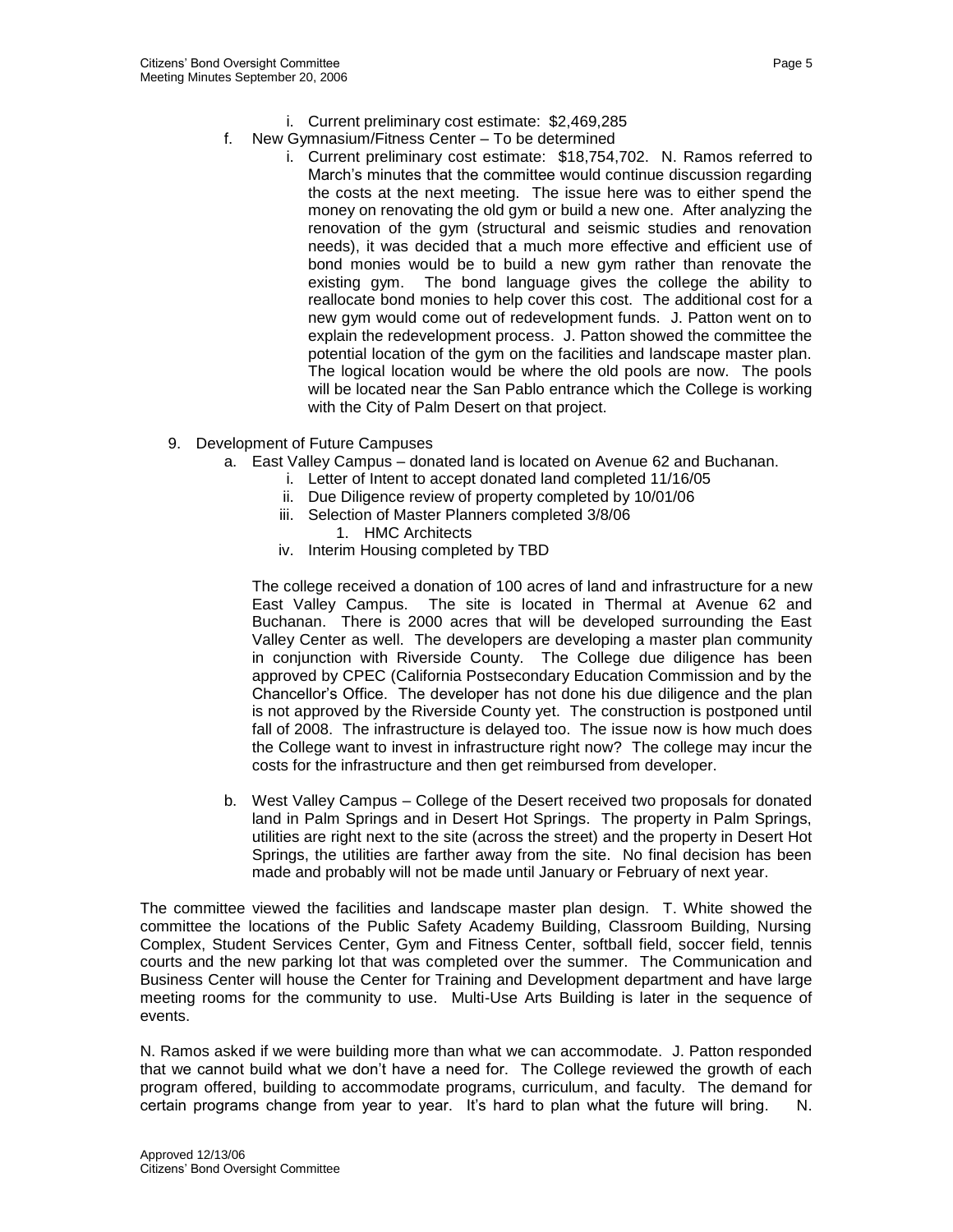Ramos wanted to know, in relation to the bond language, that if there was a demand for an academic change which would change the facilities master plan, do we have the right to change the facilities master plan without violating what the voters voted on. Students are demanding out 15 years. On top of that, growth we have right now, programs are busting out the seams. We change programs quicker than a four year university. J. Patton responded that yes, the College can change their Facilities Master Plan and not violate the Measure B language. He referred to the full text of the ballot language.

A. McCandless asked if the College is working with CSUSB (California State University, San Bernardino) in a joint nursing program. The College is collaborating with CSUSB. They will offer a baccalaureate and a master's degree which helps the college. Currently the college has approximately 230 students enrolled in the nursing program and has a waiting list of 500 students.

- 10. Project Performance Measures T. White reviewed pages sixteen and seventeen of the presentation.
- a. Dining Hall will start meeting with Dr. Bugay regarding the food service.
- 11. Performance Report page nineteen
	- a. Dr. Fredericks asked the committee to review this report and will bring it back to the table.

**Phase I Bond Project Financial Report** – T. White reviewed the financial report with the committee.

- $\triangleright$  There is \$74 million budgeted to spend during bond series A. Last year the College refinanced the bonds at a better rate, reducing the debt and payback time. The design phase and research phase is not where you spend the money. You will start seeing more money spent when the actual construction starts.
- $\triangleright$  Tax Exempt Bonds IRS rule is that you have a certain amount of time to spend arbitrage. The College has thirty-six months to spend \$65,000,000.00. It is critical for the College to stay on schedule to spend arbitrage.
- $\triangleright$  Last year the fund balances of both the College and the County Treasurer indicate that \$274,756.07 for Debt Service was deposited along with the \$65,000,000 bond proceeds in the Building Fund instead of in the Debit Service Fund. This has been corrected.
- $\triangleright$  Soft Costs To date, the bond projects well under the state-wide average of 30% soft costs. Soft costs are at 25% currently. M. Kussman requested that the percent of soft costs be added to the financial report. PinnacleOne will add it to the report and have L. Costagliola send it out to the members.

# **Future Agenda Items**

Review future meeting dates.

### **Other**

Special Sessions – K. Feenstra asked if the committee had met for a special session to discuss any issues. Dr. Fredericks commented that the committee had not in the past, but if there was a need in the future, it can be arranged.

Financial and Performance Audits – The audits should be finished up this week and will be mailed to the committee members. The auditor, Lund and Guttry, will join the next meeting to discuss the results.